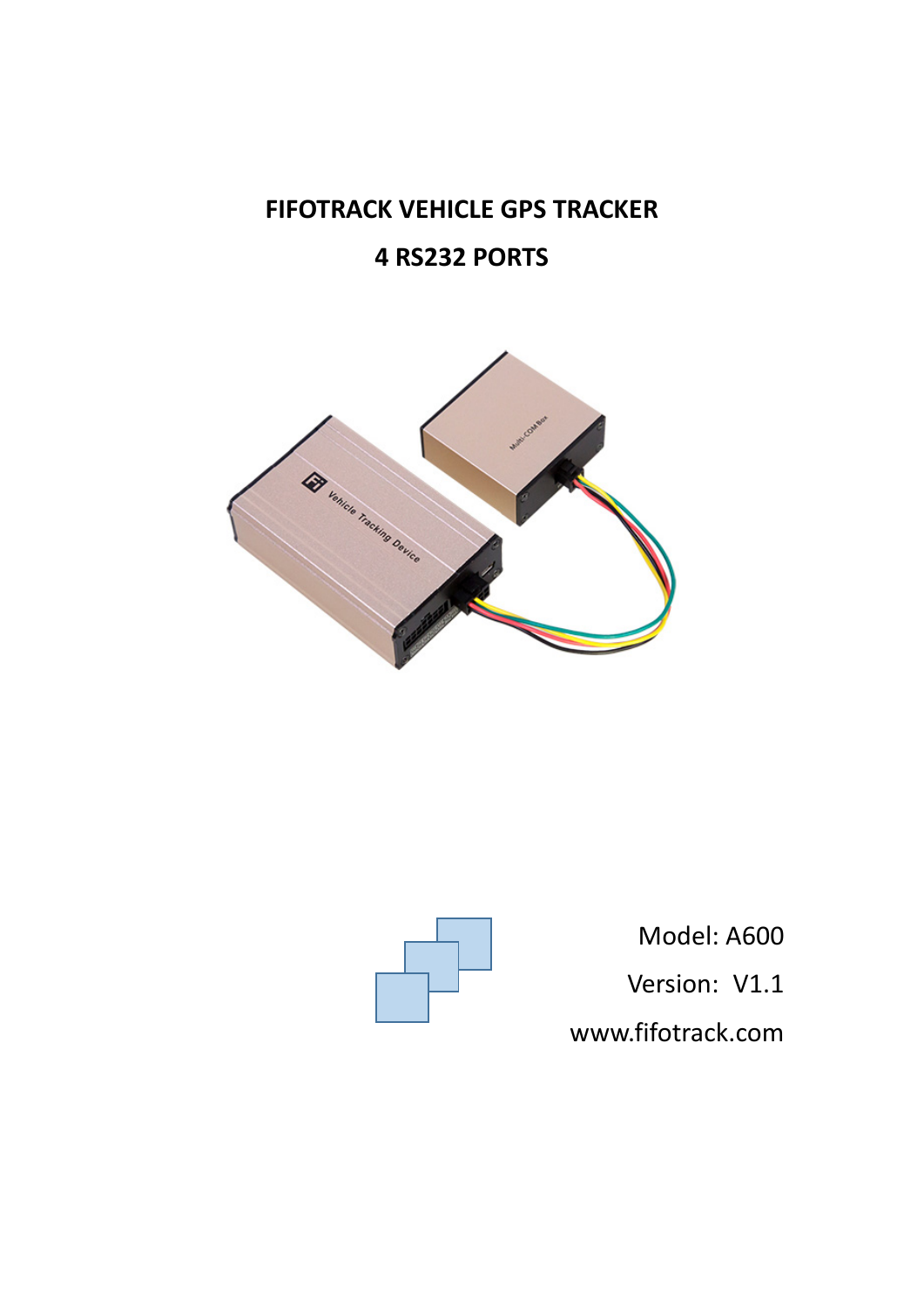

## **Copyright and Disclaimer**

- All copyrights belong to Shenzhen fifotrack Solution Co., Ltd. You are not allowed to revise, copy or spread this file in any form without consent of fifotrack.
- $\odot$   $\Box$  is trademark of fifotrack, protected by law.
- Please read this user guide carefully before installation to avoid any possible personal injury or property loss.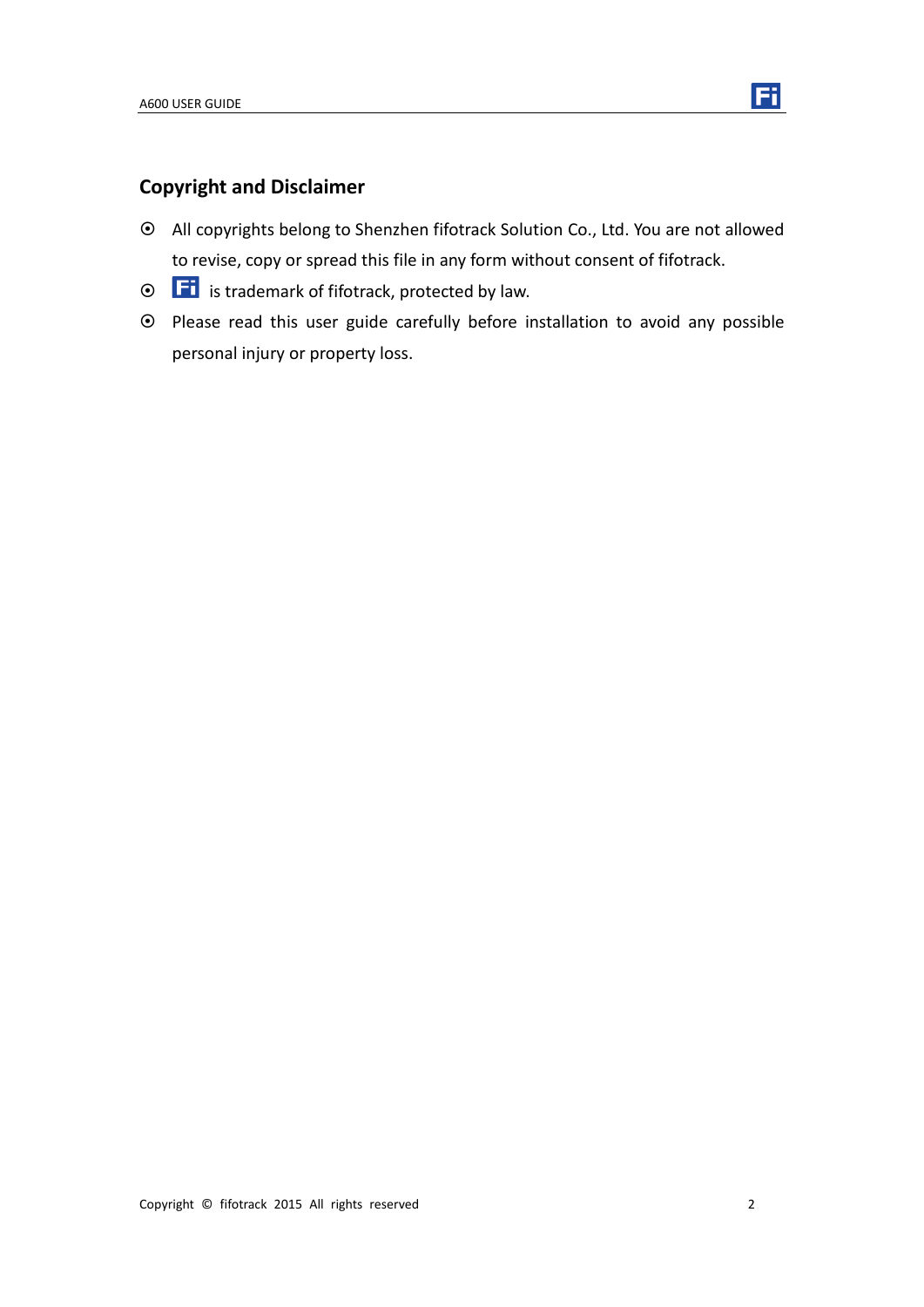

# **Revision History**

| Version | Author  | <b>Revision Date</b> | Description of change |
|---------|---------|----------------------|-----------------------|
| V1.1    | Cici Wu | June 28, 2017        | Initial revision      |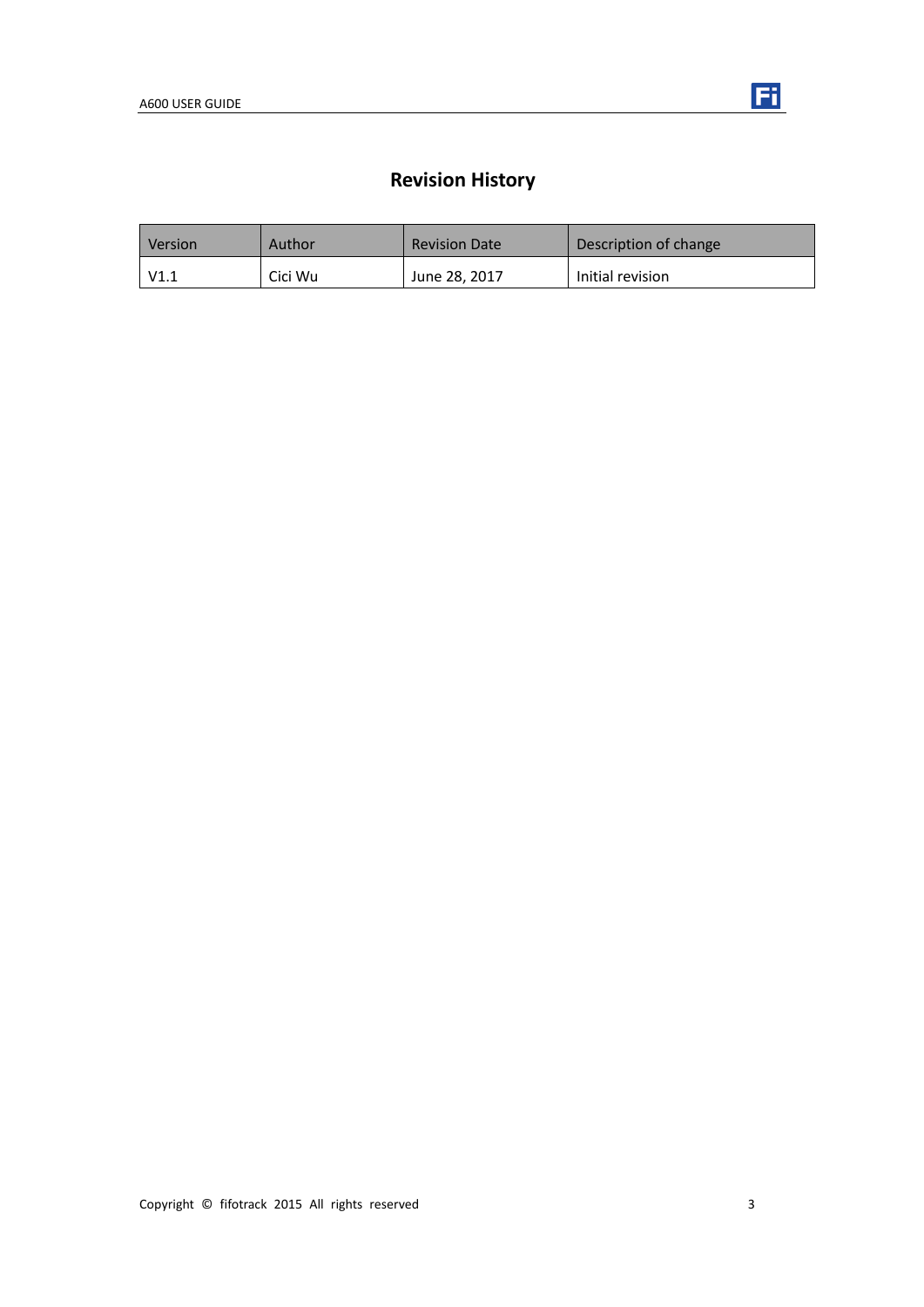

| Version                                                    | File                                                              | Remarks                                          |  |
|------------------------------------------------------------|-------------------------------------------------------------------|--------------------------------------------------|--|
| V1.2                                                       | <fifotrack a600="" command="" list=""></fifotrack>                | GPRS/SMS/COM command details of                  |  |
| V1.1                                                       | <fifotrack guide="" parameter="" tool="" user=""></fifotrack>     | A600                                             |  |
|                                                            |                                                                   | PC software tool for parameters<br>configuration |  |
| V1.1                                                       | <usb cable="" driver="" guide="" installation=""></usb>           | How to install USB cable driver                  |  |
| V1.1                                                       | <firmware guide="" upgrade=""></firmware>                         | How to upgrade firmware                          |  |
| V1.2                                                       | < fifotrack RFID Reader User Guide>                               | How to use RFID Reader                           |  |
| V1.1                                                       | < fifotrack iButton User Guide>                                   | How to use iButton                               |  |
| V1.1                                                       | < fifotrack  Digital Temperature Sensor User<br>Guide>            | How to use digital temperature sensor            |  |
| V1.1                                                       | < fifotrack Camera User Guide>                                    | How to use camera                                |  |
| V1.1                                                       | < fifotrack Ultrasonic Fuel Sensor User Guide>                    | How to use ultrasonic fuel sensor                |  |
| V1.1                                                       | <fifotrack fingerprint="" guide="" user=""></fifotrack>           | How to use fingerprint scanner                   |  |
| V1.1                                                       | <fifotrack vehicle<br="">Fuel<br/>Sensor<br/>Original</fifotrack> | How to find out Original fuel sensor             |  |
|                                                            | Solution User Guide>                                              | cable and use it.                                |  |
| Download link: http://www.fifotrack.com/Support/Userguide/ |                                                                   |                                                  |  |
| Video Support: http://www.fifotrack.com/Support/video.html |                                                                   |                                                  |  |

# **Related Software**

| Version                                                    | Software                            | Remarks                            |  |
|------------------------------------------------------------|-------------------------------------|------------------------------------|--|
| V1.0                                                       | < Parameter Tool >                  | Parameter configuration tool on PC |  |
| V1.11.0                                                    | < PL2303 Prolific DriverInstaller > | Driver for USB cable               |  |
| V1.0                                                       | < Firmware Upgrade Suite>           | Tool for firmware upgrade          |  |
| Download link: http://www.fifotrack.com/Support/Userguide/ |                                     |                                    |  |

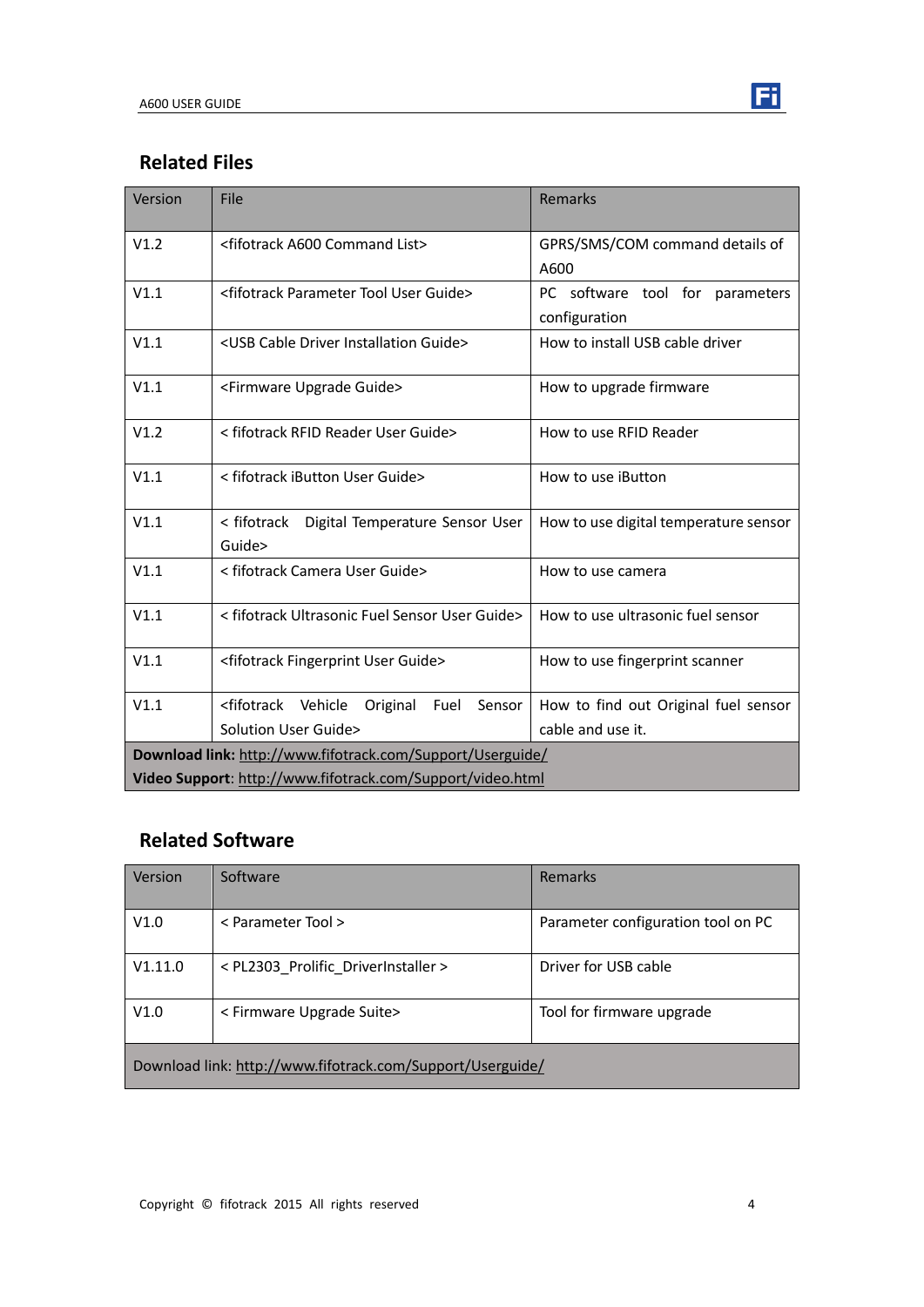

# **Contents**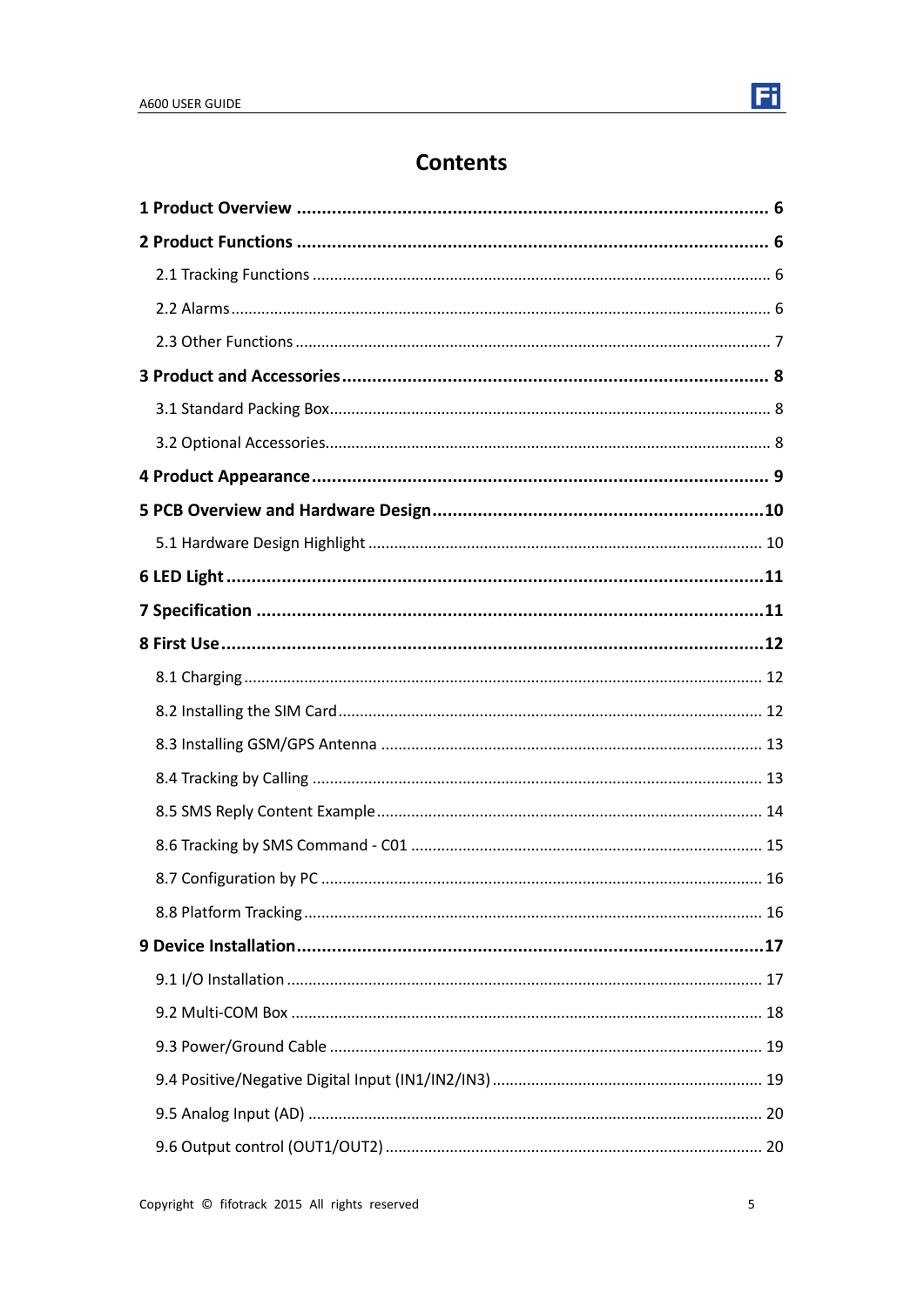

## <span id="page-5-0"></span>**1 Product Overview**

A600 is an advanced model which is suitable for fleet management, public transportation management, school bus management, taxi operation management, vehicle insurance company management, rent car management and private car antitheft, etc. A600 supports 4 RS232 ports and 1-Wire protocol, this enables A600 to have powerful functions such as taking pictures, driver identification and management, impulse detection and temperature monitoring.

Besides the advanced functions, A600 has full functions to cover the normal demands of vehicle tracking. Not only has fuel monitoring, harsh acceleration/braking alarm, driving behavior analysis, but also has custom digital input, jamming detection, two-way calling and OTA functions. A600 uses own FIFOTRACK GPRS PROTOCOL which is simple and practical, this enables the customers to integrate on their own platform efficiently.

## <span id="page-5-1"></span>**2 Product Functions**

#### <span id="page-5-2"></span>2.1 Tracking Functions

- **GPS+GSM Base Station Dual Tracking**
- Real Time Tracking
- **Time Interval Tracking**
- **•** Distance Tracking
- Direction Change Tracking
- <span id="page-5-3"></span>Mobile Phone Tracking

#### 2.2 Alarms

- SOS Alarm
- GPS Antenna Cut Alarm
- External Power Cut Alarm
- Engine/Door Status Alarm
- GEO-Fence Alarm
- **•** Speeding Alarm
- Idling Alarm
- Fatigue Driving Alarm

Copyright © fifotrack 2015 All rights reserved 6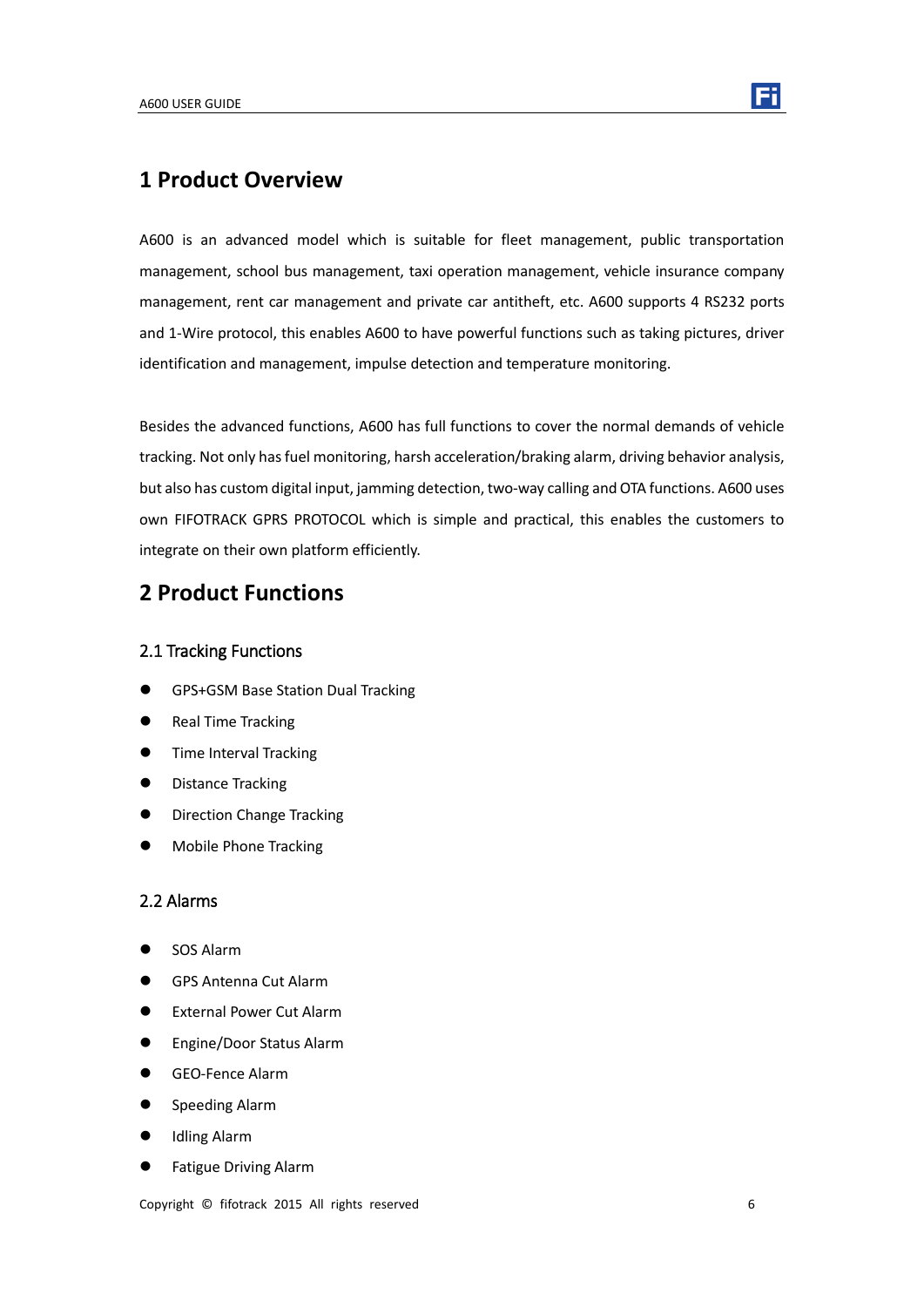- Harsh Acceleration Alarm
- Harsh Braking Alarm
- **•** Parking Overtime Alarm
- Vibration Alarm
- GPS Jamming Alarm
- GSM Jamming Alarm
- **•** Internal Battery Low Alarm
- External Battery Low Alarm
- **•** Driver Login/log out Alarm
- **•** High/Low Temperature Alarms
- Fuel Theft Alarm
- **•** Fuel Filling Alarm
- **•** Low Fuel Level Alarm
- <span id="page-6-0"></span>High Fuel Level Alarm

#### 2.3 Other Functions

- Stop Car Remotely
- 8 MB Flash Memory
- **•** Custom Digital Input
- $\bullet$  OTA
- Uploading Mode Settings for ACC ON/ACC OFF
- **•** Roaming Time Interval Setting
- Mileage And Running Time Settings
- **•** Accurate Fuel consumption statics
- Vehicle Original Fuel Sensor Supported
- **•** Tacking Picture via Camera (Optional)
- Driver Identification and Management via RFID Reader, iButton or fingerprint (Optional)
- Fuel sensor Capacitive type or Ultrasonic Fuel Sensor (Optional)
- **•** Temperature Sensor (Optional)
- Voice Monitoring (Optional)
- Two-way Calling (Optional)
- Impulse Detection (Default speedometer detection)
- 4 RS232 Port (1 RS485 is reserved, 1 RS232 can be modified to 1 RS485)

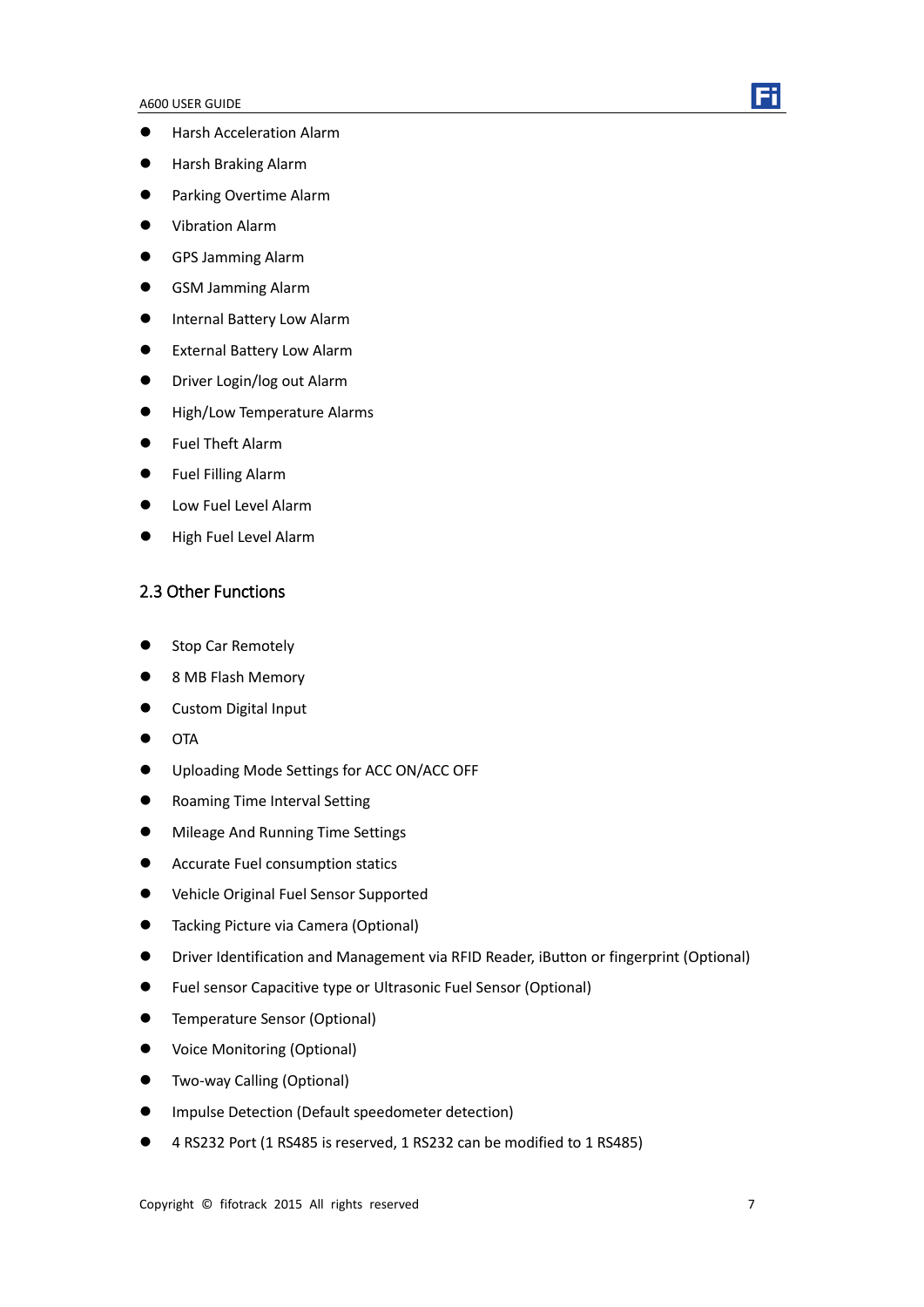

# <span id="page-7-0"></span>**3 Product and Accessories**

<span id="page-7-1"></span>3.1 Standard Packing Box







A600 and Multi-COM Box Wire GPS Antenna GSM Antenna

<span id="page-7-2"></span>

3.2 Optional Accessories







USB Cable **Relay** Relay **Microphone** Speaker



















Fingerprint Temperature Sensor



Camera **iButton** TUB01 Ultrasonic fuel sensor LED Tool for TUB01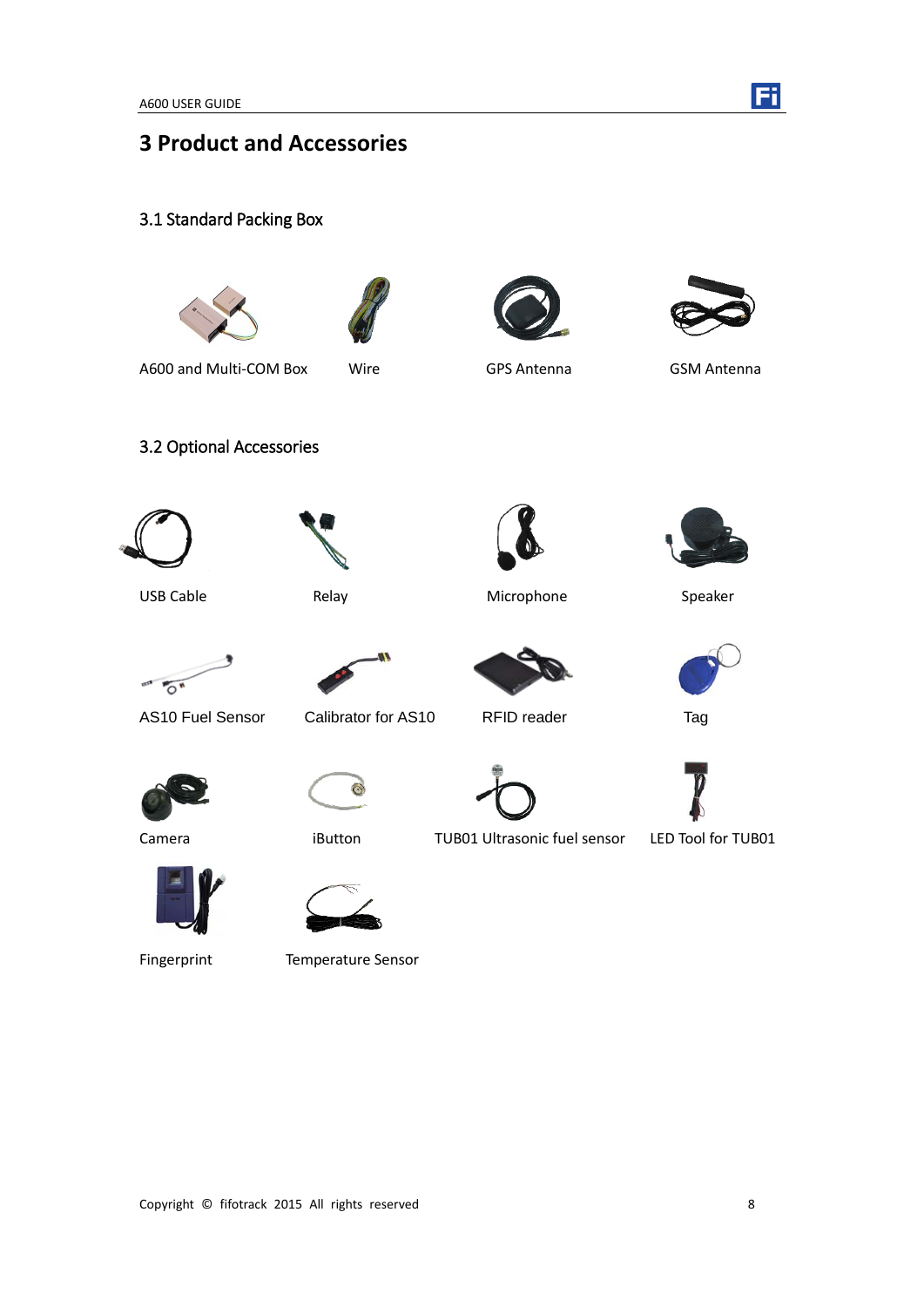

# <span id="page-8-0"></span>**4 Product Appearance**



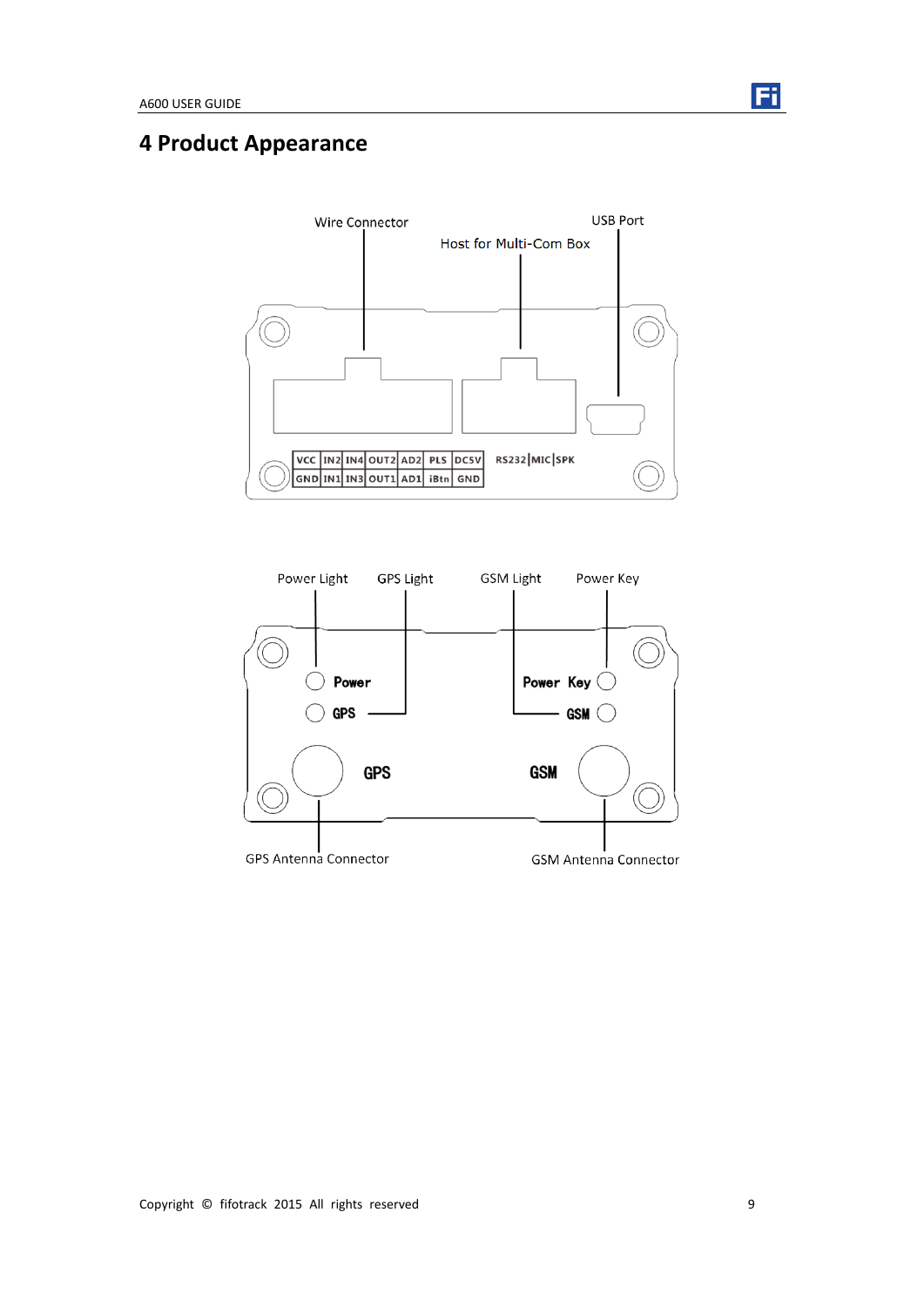# <span id="page-9-0"></span>**5 PCB Overview and Hardware Design**





### <span id="page-9-1"></span>5.1 Hardware Design Highlight

**Protection for sudden-change of auto power supply:** When the vehicle starts or is running, the power voltage will have a wave of change. Our product supports voltage 11V-36V. When the external power supply is below 10.5V, with low voltage detection, it will be automatically cut. When external power supply is over 36V or has high voltage peak, the product will trigger high-voltage protection through clamping, anti-pulse, and high voltage detection. This ensures the product to operate normally under high voltage.

**Auto power transient pulse:** When the vehicle starts or is running, it will generate high-voltage transient pulse with a range of hundreds of volts. If the product's circuit is not well designed, it is very easy to get damaged, and can't be used. Through multistage transient pulse protection and anti high-voltage surge protection, the product's power circuit is well protected, and it can operate stably.

**Electromagnetic immunity:** When the vehicle starts, the clock, RF, display screen and USB are very easy to be interfered by electric spark, which causes the product to operate unstably. Through PCB layout and ground wire handling, the product can work stably under interfered environment.

Copyright © fifotrack 2015 All rights reserved 10 **Anti static:** The vehicle product's working condition is complex. It is very easy to be influenced by static, which causes damage to the product's peripheral interfaces. Through ESD protection on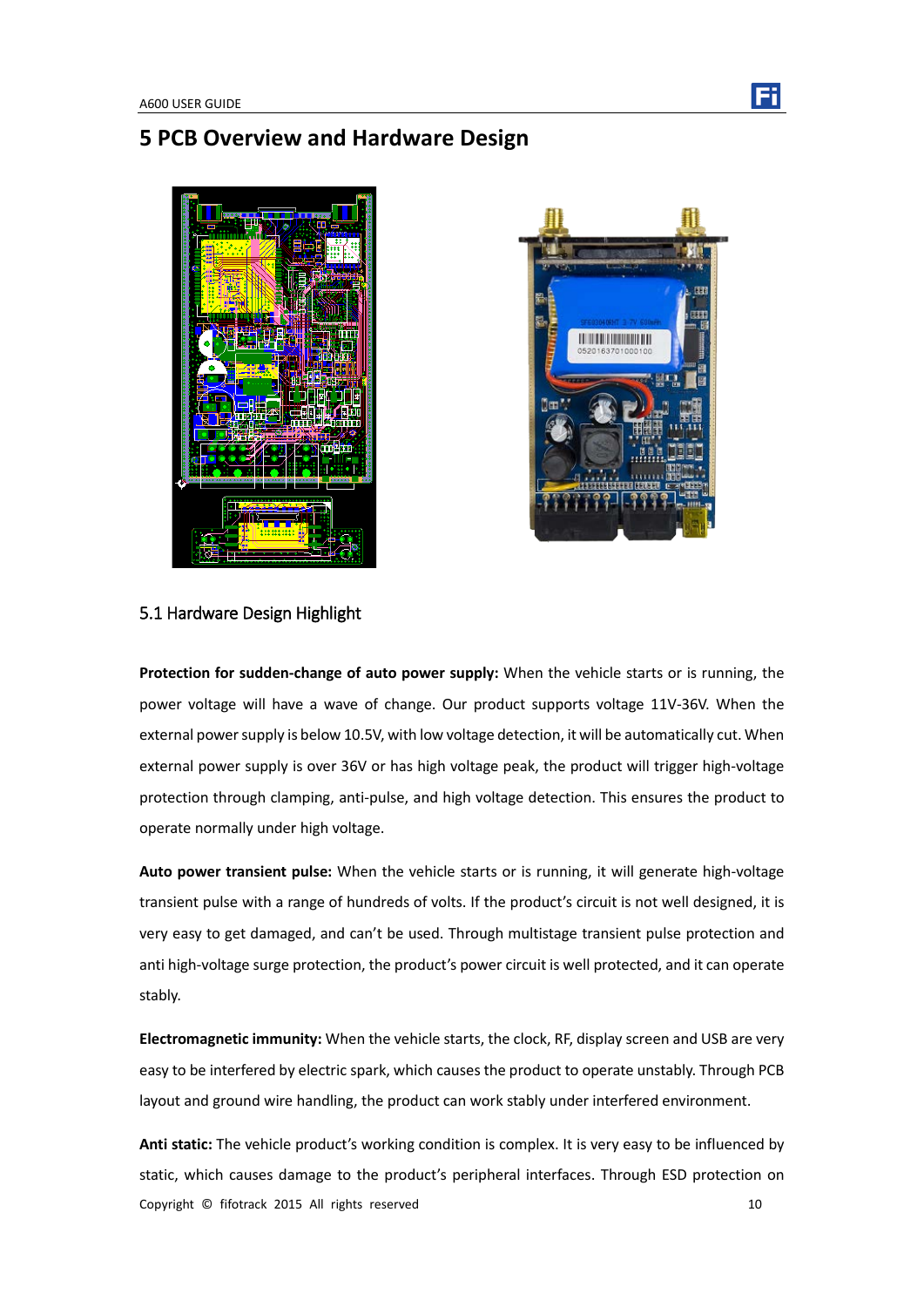

circuit and ground wire handling, the static in the range of 8KV-15KV won't cause damage to product. This ensures the product's stability under complex working condition.

# <span id="page-10-0"></span>**6 LED Light**

| GPS Light (Green)          |                          |  |  |  |
|----------------------------|--------------------------|--|--|--|
| Off                        | Power off or sleep       |  |  |  |
| Flash 0.1s on and 3S off   | <b>GPS</b> valid         |  |  |  |
| Flash every 0.1s           | GPS antenna cut          |  |  |  |
| Flash 2s on and 2s off     | No GPS signal            |  |  |  |
| On                         | GPS module power problem |  |  |  |
| <b>GSM Light (Orange)</b>  |                          |  |  |  |
| Off                        | Power off or sleep       |  |  |  |
| Flash 0.1s on and 3s off   | GSM available            |  |  |  |
| Flash every 0.1s           | Device is initialing     |  |  |  |
| Flash 2s on and 2s off     | No GSM                   |  |  |  |
| External Power Light (Red) |                          |  |  |  |
| Off                        | External power cut       |  |  |  |
| Flash every 0.1s           | External power low       |  |  |  |
| On                         | External power normal    |  |  |  |

# <span id="page-10-1"></span>**7 Specification**

| <b>Item</b>             | <b>Specification</b>                                        |
|-------------------------|-------------------------------------------------------------|
| Dimension               | 90*60*27mm                                                  |
| Weight                  | 145g                                                        |
| <b>GSM Module</b>       | SIMCOM800                                                   |
| <b>GPS Module</b>       | U-blox7Q                                                    |
| Input Voltage           | DC 11~36V/2A                                                |
| <b>Internal Battery</b> | 600mAh/3.7V                                                 |
| Power                   | 30-35mA standby current                                     |
| Consumption             |                                                             |
| Internal Battery Life   | 15 hours in sleep mode, and 6 hours in normal working mode. |
| Operating               | $-20^{\circ}$ C $\sim$ 70 $^{\circ}$ C                      |
| Temperature             |                                                             |
| Humidity                | 5%~95%                                                      |
| <b>LED Light</b>        | 3 LED lights indicating GPS/GSM/External power status       |
| Button/Switch           | 1 SOS Button, 1 power switch                                |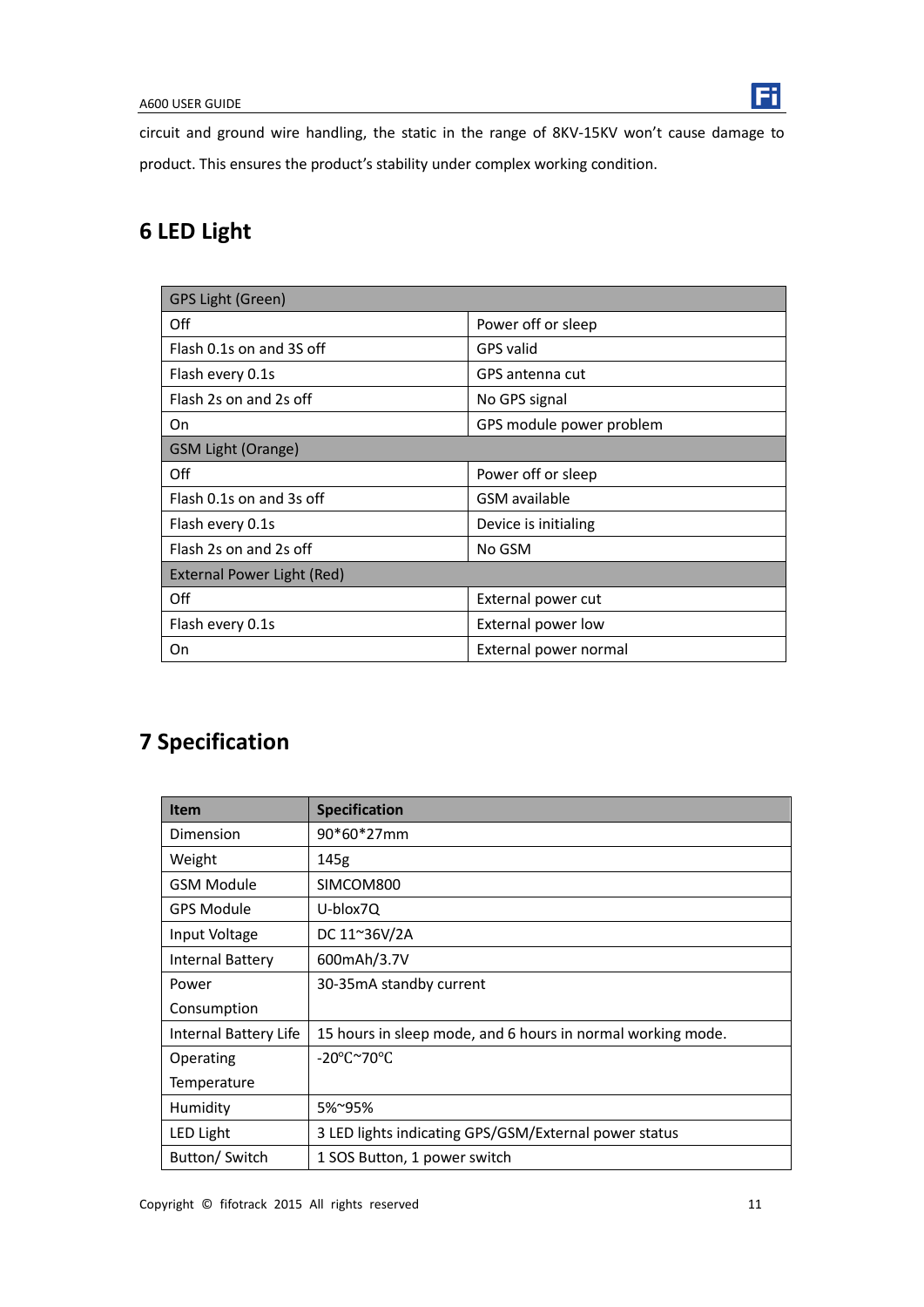| Flash Memory            | 8MB (GPSR data 20400 units, SMS data 300 units)                       |  |  |
|-------------------------|-----------------------------------------------------------------------|--|--|
| Sensor                  | <b>3D Accelerator Sensor</b>                                          |  |  |
| <b>GSM</b><br>Frequency | GSM 850/900/1800/1900MHz                                              |  |  |
| Band                    |                                                                       |  |  |
| <b>GPS Sensitivity</b>  | $-161dBm$                                                             |  |  |
| <b>GPS Start Speed</b>  | Cold start 35s                                                        |  |  |
|                         | Hot start 1s                                                          |  |  |
| Position Accuracy       | 10 <sub>m</sub>                                                       |  |  |
| I/O Port                | 4 Digital inputs - 1 negative input, 1 positive input, 2 custom input |  |  |
|                         | (Default 1 positive input, 1 negative input)                          |  |  |
|                         | 2 Analog input                                                        |  |  |
|                         | $AD1:0^{\sim}6V$                                                      |  |  |
|                         | AD2: 0~12V                                                            |  |  |
|                         | 2 Output                                                              |  |  |
|                         | 4 RS232 port (camera/RFID reader/ultrasonic fuel sensor/fingerprint/  |  |  |
|                         | two-way calling or other RS232 sensors)                               |  |  |
|                         | 1 RS485 port (reserved, 1 RS232 can be modified to 1 RS485)           |  |  |
|                         | 1-Wire protocol (Temperature sensor/i-Button)                         |  |  |
|                         | 1 Impulse detection (Default speedometer detection)                   |  |  |
|                         | 1 USB port                                                            |  |  |

## <span id="page-11-0"></span>**8 First Use**

### <span id="page-11-1"></span>8.1 Charging

First time use A600, please connect positive wire(+ Red) and ground wire(-black) to 12V or 24V external power supply, the charging current should be great than **2A**. Charging device at least 2 hours, 3 hours is suggested. Before installation, ensure all of the parameters setting and test are finished.

### <span id="page-11-2"></span>8.2 Installing the SIM Card

- Device can't support 3G or 4G network. Make sure the SIM card supports 2G.
- **•** Ensure the SIM card has enough balance.
- **Ensure PIN code has been closed.**
- Authorization SOS numbers can't work well if SIM card doesn't have caller ID service. E.g.: device can't reply SMS to authorization SOS number because SIM card can't identify incoming call.

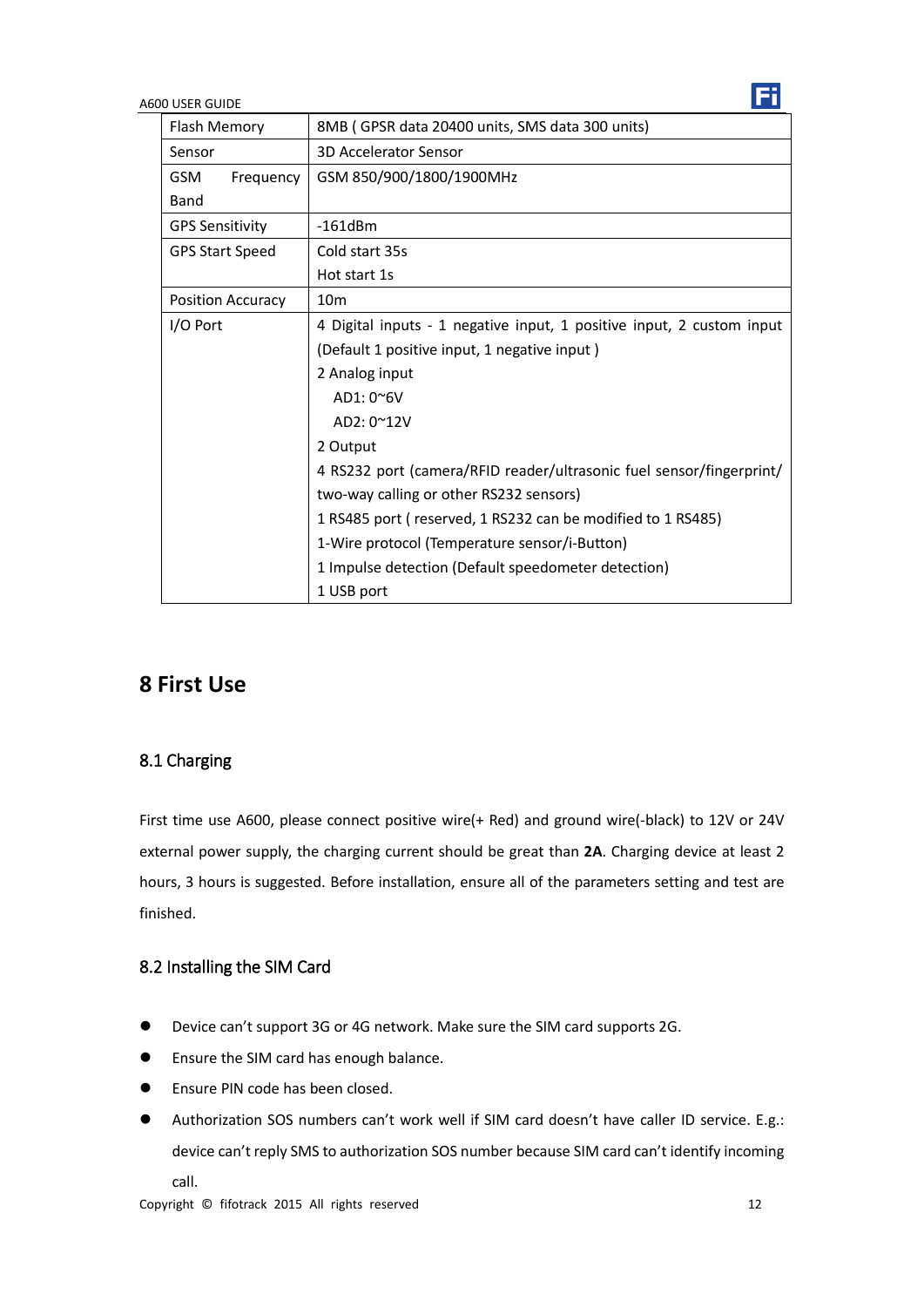

- SIM card should have GPRS function for platform tracking.
- Turn off device before SIM card installation.





**Insert SIM card into SIM card slot** Make sure the chip is facing to PCB. Pay attention to the cutaway angle direction of SIM card.

**Screw off and open the front cover**



**Close front cover and lock the screw**

### <span id="page-12-0"></span>8.3 Installing GSM/GPS Antenna

Connect GSM Antenna to SMA connector with "GSM" silk. The GSM antenna's signal is omnidirectional, you can hide it anywhere that is far from the power supply.

Connect GPS Antenna to SMA connector with "GPS" silk. GPS antenna should face to the sky for stronger GPS signal reception, and the silvery silk side should be downward. Fix GPS antenna with double sided tapes for stable signal reception.

<span id="page-12-1"></span>Don't install the GPS antenna where shielded by metal. For example, inside a metal can.

#### 8.4 Tracking by Calling

Call the SIM card number inside A600, you will get a SMS reply with Google map link. Click it for specific map location.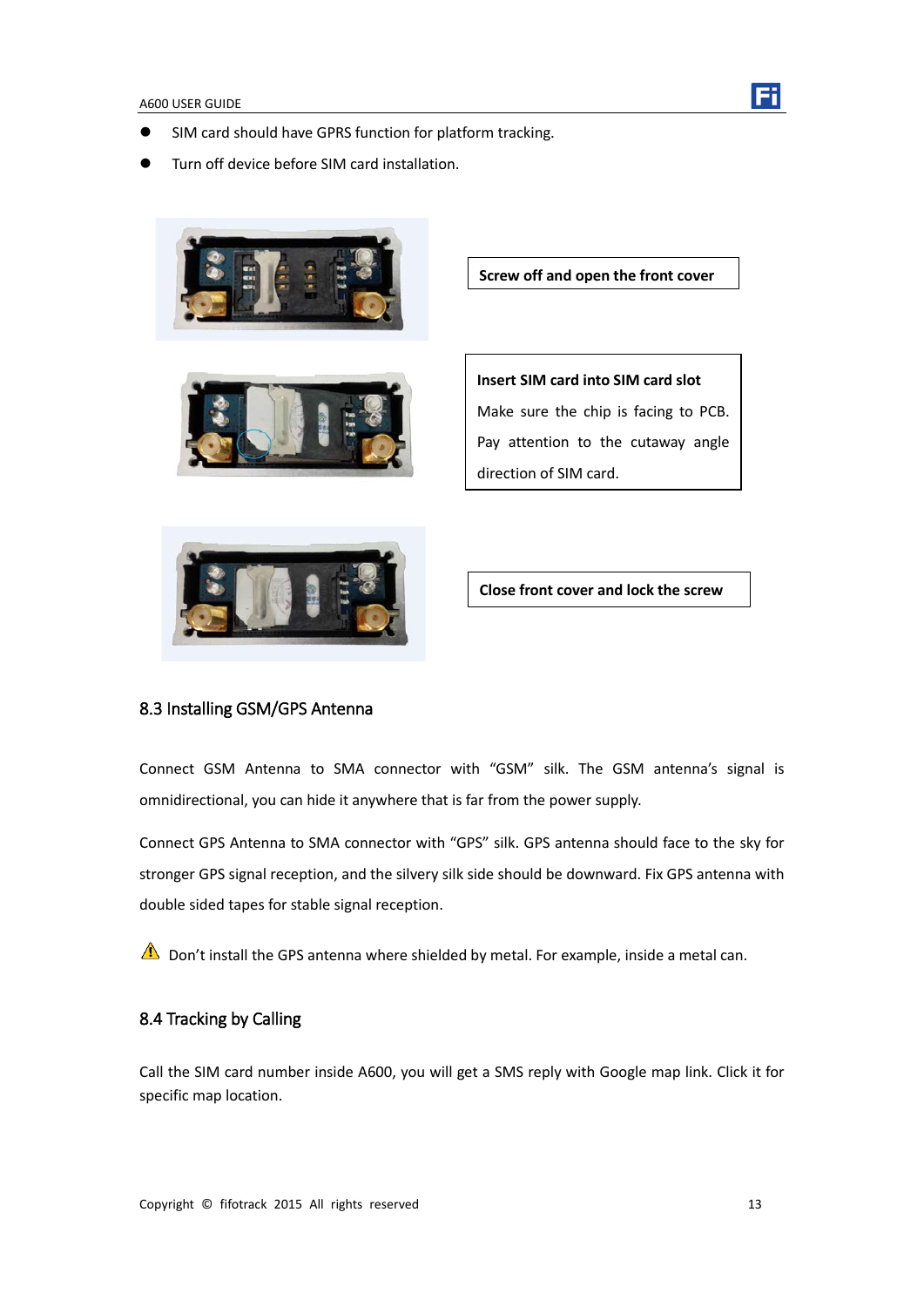





### <span id="page-13-0"></span>8.5 SMS Reply Content Example

2015-09-04 07:44:28, 0km/h, Disconnect, A, EXPW:ON,http://maps.google.com/maps ?f=q&hl=en&q=loc:22.546510,114.079403

#### **SMS Reply Format:**

| Field | Detail | Remarks |  |  |
|-------|--------|---------|--|--|
| .     |        |         |  |  |

Copyright © fifotrack 2015 All rights reserved 14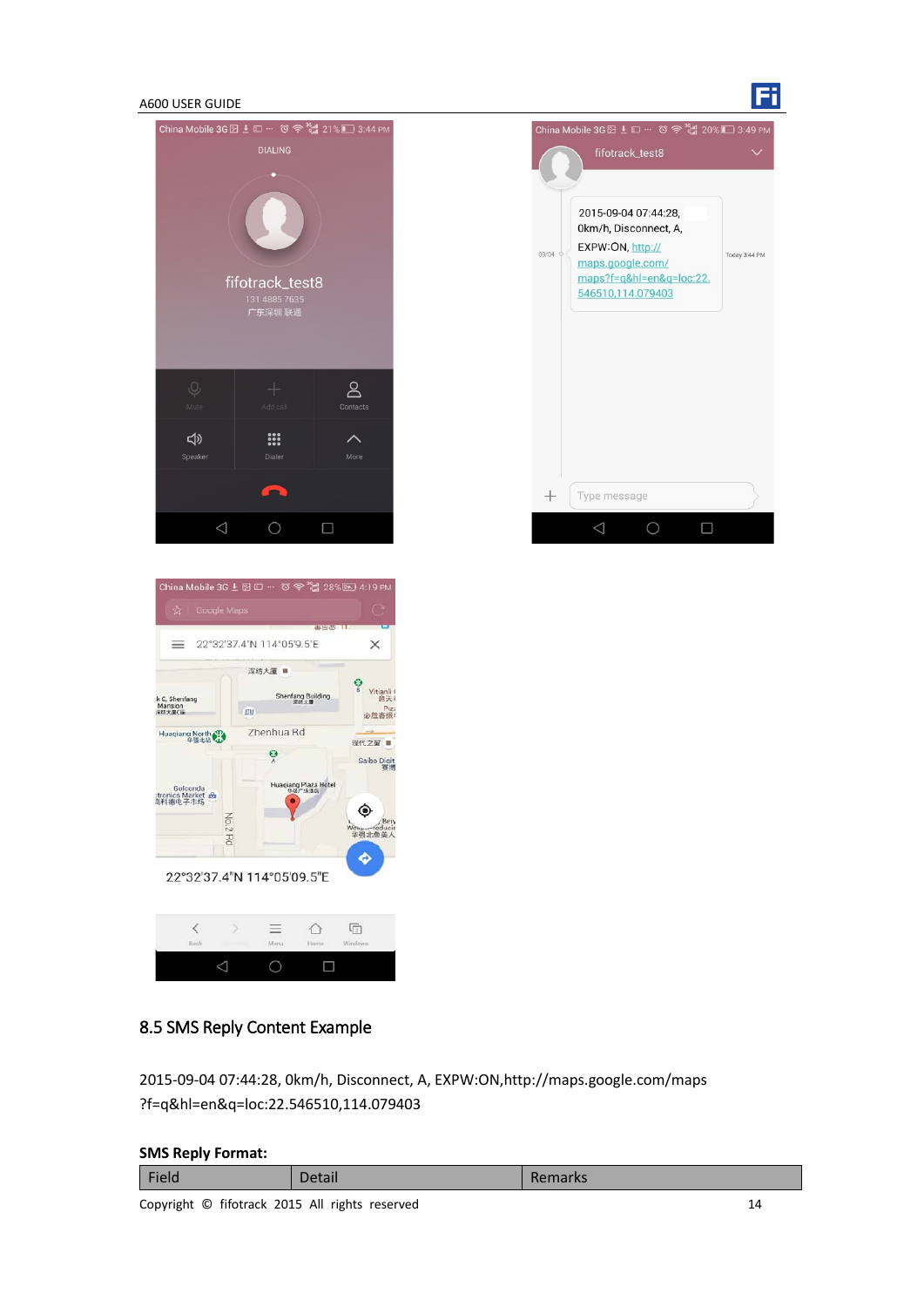| 2015-09-04          | Date and time, format YYMMDD     | Date and time                           |
|---------------------|----------------------------------|-----------------------------------------|
| 07:44:28            | hh:mm:ss                         |                                         |
| $0$ Km/h            | Speed is 0km/h                   | Speed                                   |
| Disconnect          | <b>GPRS disconnect</b>           | GPRS connection status, "Disconnect"    |
|                     |                                  | or "Connect".                           |
| A                   | GPS fixed                        | GPS Status, "A" means GPS valid, "V"    |
|                     |                                  | means GPS invalid.                      |
| EXPW:ON             | External power on                | External power status. "ON" means       |
|                     |                                  | external power normal, "OFF" means      |
|                     |                                  | external power cut.                     |
| http://maps.google. | Google map link, latitude in the | Google map link with latitude and       |
| com/maps            | front of longitude after "Loc".  | longitude, which can be opened directly |
| ?f=q&hl=en&q=loc:   | Unit degree                      | on smart phone.                         |
| 22.546510,114.079   | Latitude=22.546510°              |                                         |
| 403                 | Longitude=114.079403°            |                                         |
|                     |                                  |                                         |

## <span id="page-14-0"></span>8.6 Tracking by SMS Command - C01

SMS Command: 000000,C01

SMS Reply: Current location



Note: Default SMS password is "000000", set new SMS password with B10 command.

Please refer to <FIFOTRACK COMMAND LIST> for more details.

Fi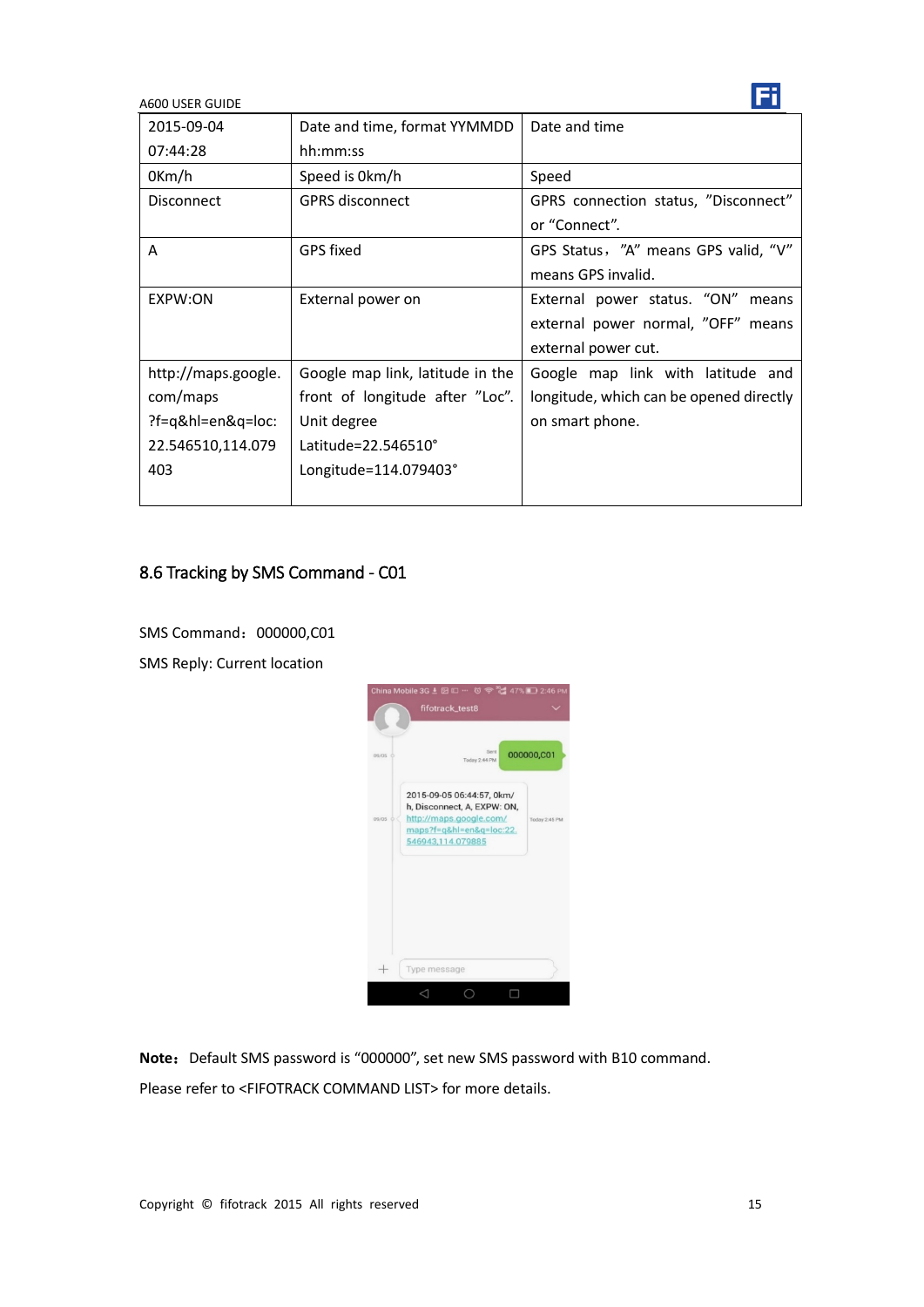

#### <span id="page-15-0"></span>8.7 Configuration by PC

fifotrack company provide <FIFOTRACK PARAMETER TOOL> for configuration. Please download USB cable driver and install it before using parameter tool. Refer to <USB CABLE DRIVER INSTALLATION GUIDE> if need.

Connect A600 to PC with USB cable. Run "Parameter Tool" software which will identify port automatically and read all of the current parameters.

| $\blacksquare$<br>Parameter Tool V1.0                                                                                                   | ×<br>▭                                                                                                                                                                                                                        |
|-----------------------------------------------------------------------------------------------------------------------------------------|-------------------------------------------------------------------------------------------------------------------------------------------------------------------------------------------------------------------------------|
| 9600<br>Default<br>COM <sub>6</sub><br>Open<br>$\overline{\phantom{a}}$<br>▼<br>GPRS<br>Main Parameter   Alarm Setting   Terminal Info  |                                                                                                                                                                                                                               |
| Mode<br>$\overline{\phantom{a}}$<br><b>IP</b><br>Port<br>ln.<br><b>APN</b><br>APN Username<br>APN Password<br>Tracker ID<br>Read<br>Set | Timing Upload Setting<br>Timing Interval<br>10<br>s.<br>Roaming Interval<br>Iо<br>z<br>ACC OFF Interval<br>10<br>s.<br>Parking Interval<br>lo<br>z.<br>Distance Upload Setting<br>Distance Interval<br>Iо<br>m<br>Read<br>Set |
| Port Closed                                                                                                                             |                                                                                                                                                                                                                               |

<span id="page-15-1"></span>**Please read <FIFOTRACK PARAMETER TOOL USER GUIDE> for more details.** 

### 8.8 Platform Tracking

You can use SMS commands B00, B01, B02, B03 to set server IP, port, APN and GPRS uploading interval.

You can also set those parameters via parameter tool software on PC.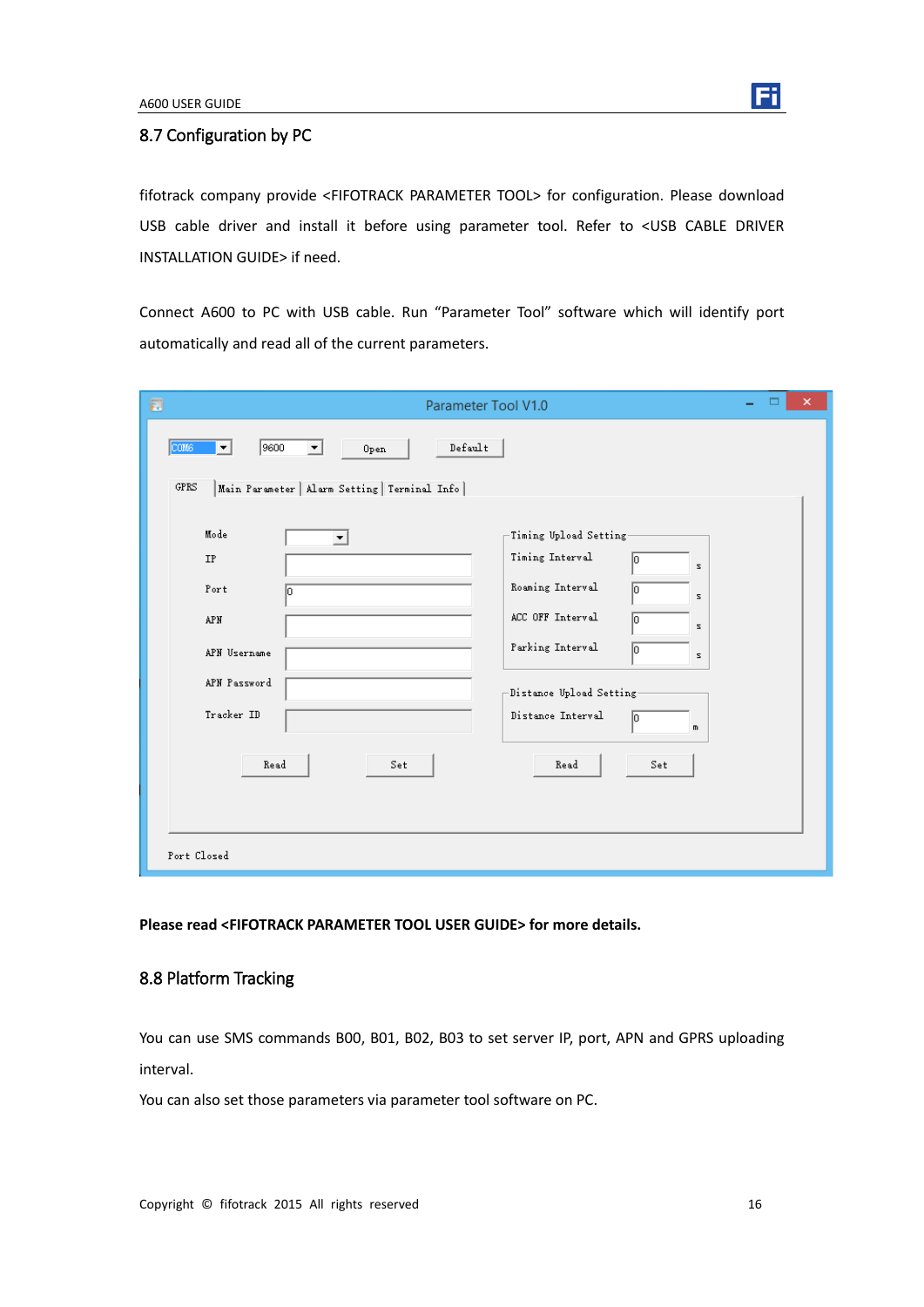<span id="page-16-0"></span>

### <span id="page-16-1"></span>9.1 I/O Installation

I/O wire has 14 pins, including power, digital positive and negative inputs, output, analog input, impulse detection and 1-Wire protocol cables.



| <b>VCC</b> | IN <sub>2</sub> | IN <sub>3</sub> | OUT <sub>2</sub> | AD <sub>2</sub> | <b>PLS</b> | DC5V       |
|------------|-----------------|-----------------|------------------|-----------------|------------|------------|
| GND        | IN1             | IN4             | OUT <sub>1</sub> | AD <sub>1</sub> | iBtn       | <b>GND</b> |

| I/O             | Color        | <b>Function</b>                                                       |
|-----------------|--------------|-----------------------------------------------------------------------|
| <b>VCC</b>      | Red          | Positive power, connect to positive of vehicle battery, input voltage |
|                 |              | range 11-36V                                                          |
| <b>GND</b>      | <b>Black</b> | Ground, connect to negative of vehicle battery or the vehicle's iron  |
|                 |              | part.                                                                 |
| IN1             | White        | Digital input1, negative input (default SOS button)                   |
| IN <sub>2</sub> | White        | Digital input2, positive input, default connect to ACC for status     |
|                 |              | detection.                                                            |
| IN <sub>3</sub> | White        | Digital input3, custom input, default positive.                       |
| IN4             | White        | Digital input4, custom input, default negative.                       |
| OUT1            | Yellow       | Output1                                                               |
|                 |              | Output active: low level (0V)                                         |
|                 |              | Output inactive: open drain (OD)                                      |
|                 |              | Max open-drain (inactive) voltage: 45V                                |
|                 |              | Max current for output low voltage (valid): 500mA                     |

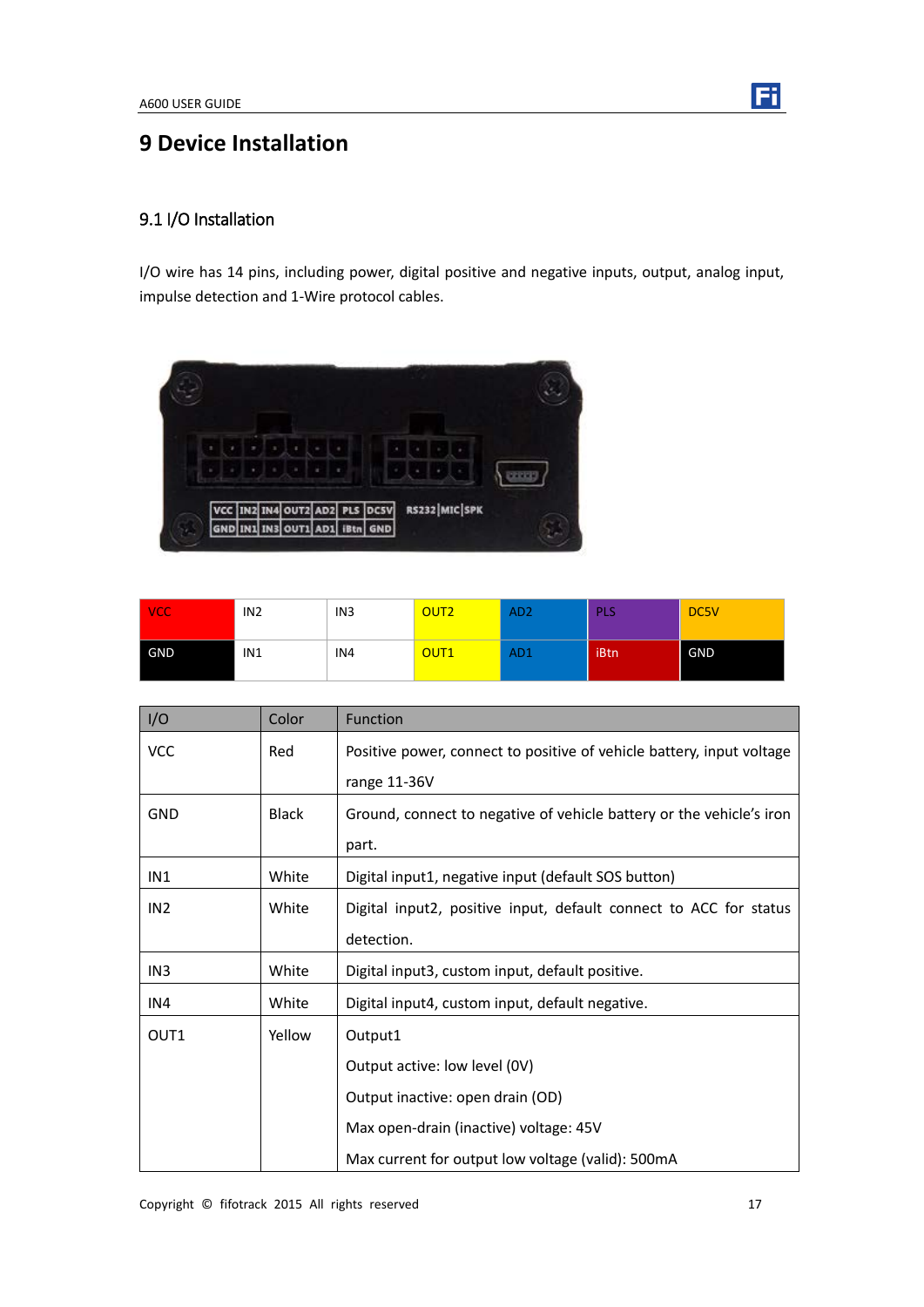| OUT <sub>2</sub> | Yellow       | Output2                                                        |  |
|------------------|--------------|----------------------------------------------------------------|--|
|                  |              | Output active: low level (0V)                                  |  |
|                  |              | Output inactive: open drain (OD)                               |  |
|                  |              | Max open-drain (inactive) voltage: 45V                         |  |
|                  |              | Max current for output low voltage (valid): 500mA              |  |
| AD1              | <b>Blue</b>  | 12 bits analog input, supports voltage range 0-6V. Connect to  |  |
|                  |              | external sensor, eg, fuel sensor.                              |  |
| AD <sub>2</sub>  | <b>Blue</b>  | 12 bits analog input, supports voltage range 0-12V. Connect to |  |
|                  |              | external sensor, eg, fuel sensor.                              |  |
| <b>PLS</b>       | Purple       | Impulse detection, $0^{\sim}100$ kHz                           |  |
| <b>GND</b>       | <b>Black</b> | 1-Wire protocol port for iButton or temperature sensor         |  |
| DC5V             | Orange       |                                                                |  |
| iBtn             | Brown        |                                                                |  |

### **RS232|MIC|SPK**

| Host port for<br>Multi-Com Box | DC5V       | MCU RS232 TX | MIC+ | SPK+ |
|--------------------------------|------------|--------------|------|------|
|                                | <b>GND</b> | MCU RS232 RX | MIC- | SPK- |

## <span id="page-17-0"></span>9.2 Multi-COM Box





| RS232 COM        | I/O          | <b>Function</b>                                             |
|------------------|--------------|-------------------------------------------------------------|
| COM <sub>1</sub> | DC5V         | RS232 port for camera/RFID Reader/ultrasonic fuel           |
|                  | GND          | sensor/fingerprint or other RS232 protocol devices.         |
|                  | MCU RS232 TX |                                                             |
|                  | MCU RS232 RX |                                                             |
| COM <sub>2</sub> | DC5V         | port for camera/RFID Reader/ultrasonic fuel<br><b>RS232</b> |
|                  | GND          | sensor/fingerprint or other RS232 protocol devices.         |

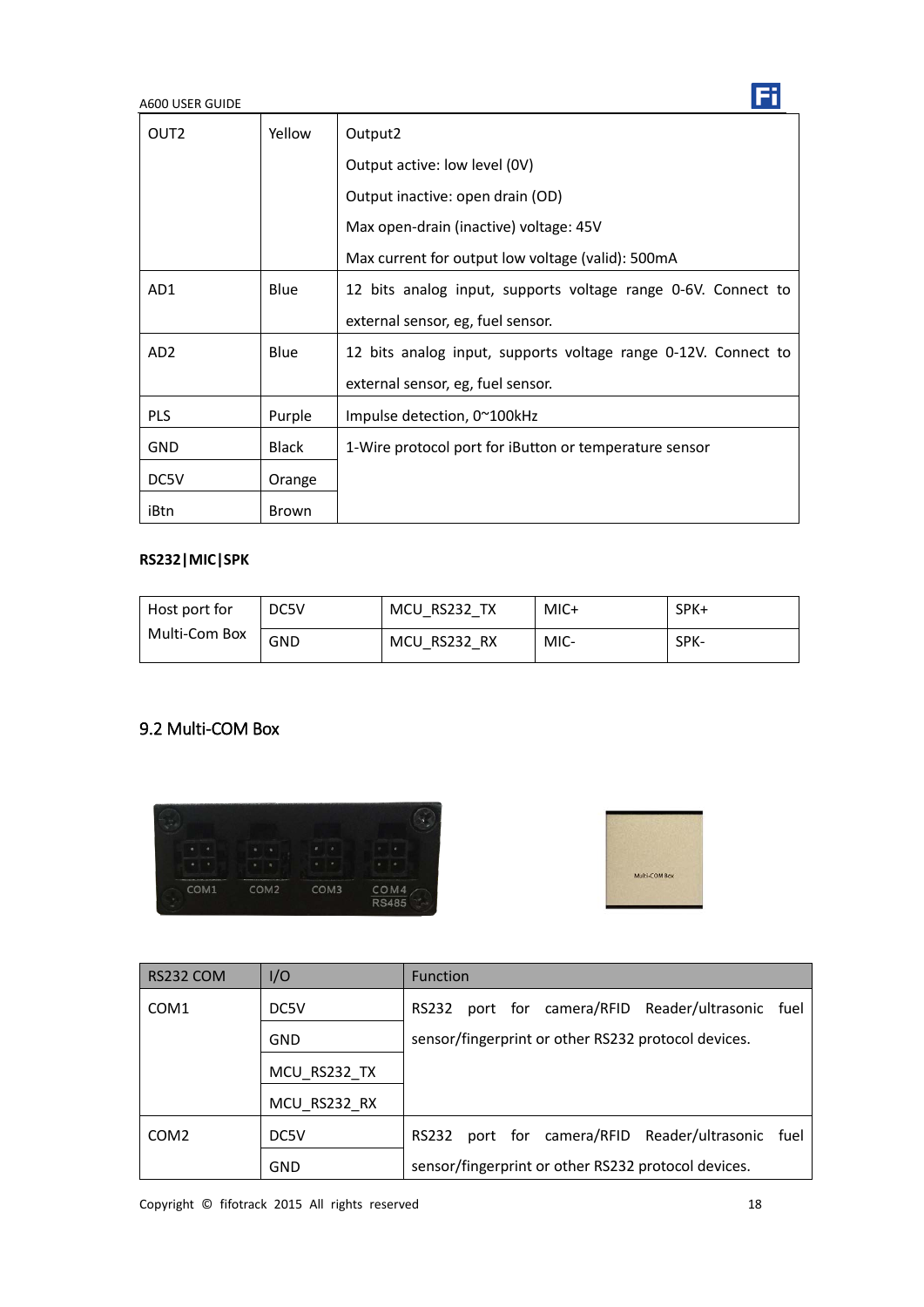|            | MCU RS232 TX |                                                             |
|------------|--------------|-------------------------------------------------------------|
|            | MCU RS232 RX |                                                             |
| COM3       | DC5V         | port for camera/RFID Reader/ultrasonic fuel<br>RS232        |
|            | GND          | sensor/fingerprint or other RS232 protocol devices.         |
|            | MCU_RS232_TX |                                                             |
|            | MCU RS232 RX |                                                             |
| COM4/RS485 | DC5V         | port for camera/RFID Reader/ultrasonic fuel<br><b>RS232</b> |
|            | <b>GND</b>   | sensor/fingerprint or other RS232 protocol devices.         |
|            | MCU_RS232 TX | Reserved for RS485 port (It can be modified to 1 RS485)     |
|            | MCU RS232 RX |                                                             |

## <span id="page-18-0"></span>9.3 Power/Ground Cable



## <span id="page-18-1"></span>9.4 Positive/Negative Digital Input (IN1/IN2/IN3)